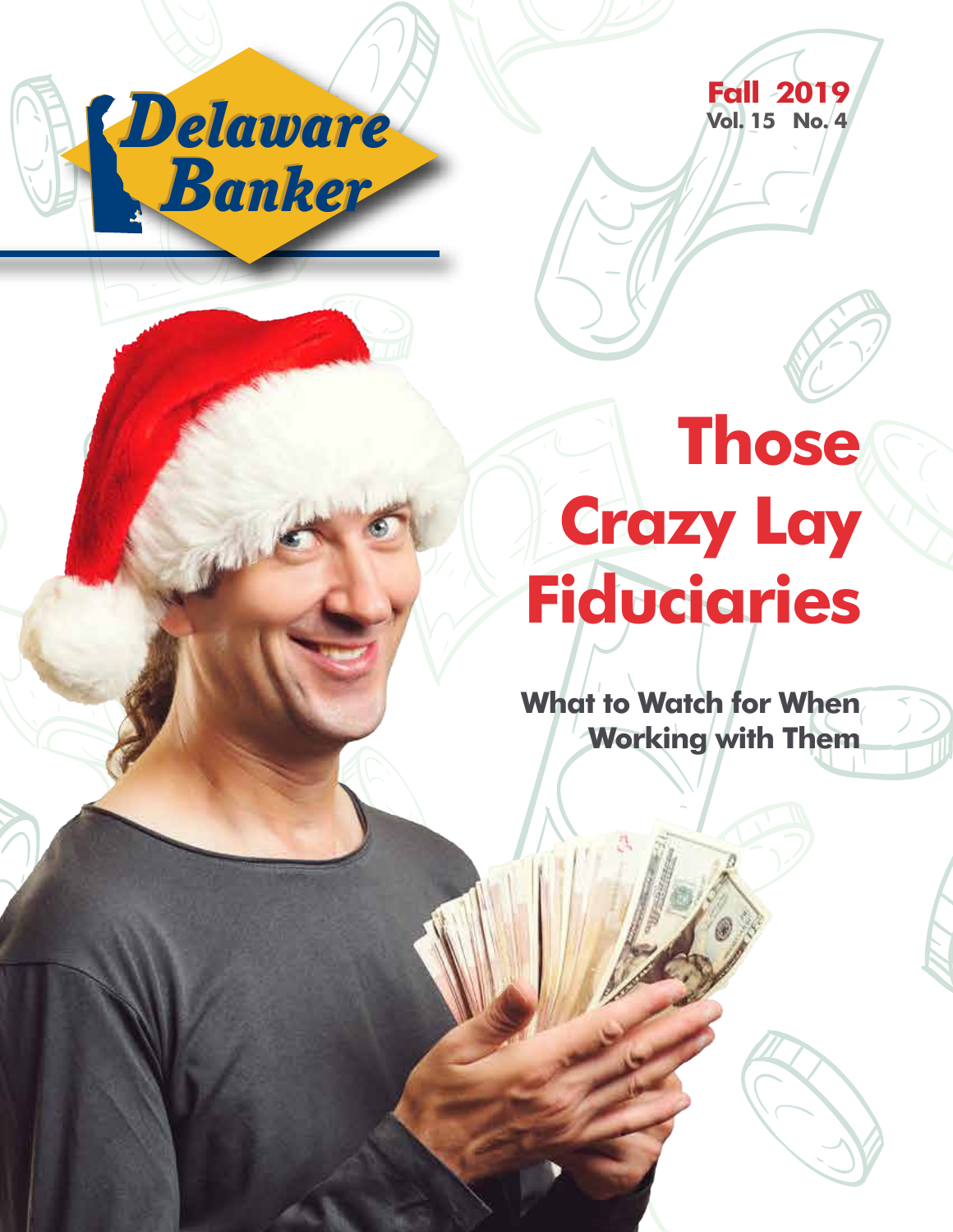## **Cover Story**

## **Oh, Those Crazy Lay Fiduciaries!**

**What Professionals Should Watch When Working With Them**



by Gregory J. Weinig Connolly Gallagher LLP

Your company is the trustee and the deceased grantor's doddering<br>husband is the co-trustee. Or your company is the directed trustee,<br>with Uncle Louie—self-styled venture capitalist and legend in his own<br>mind set the invest husband is the co-trustee. Or your company is the directed trustee, with Uncle Louie—self-styled venture capitalist and legend in his own mind—as the investment advisor. Or your company is the sole trustee, but the grantor's daughter, ever-fickle, was the questionable choice as trust protector.

But, you and your company are professionals, and you know how to cope with these situations. The trust's governing instrument looked solid to you and your colleagues after careful review, when your company agreed to serve as trustee. Plus, you've got many Delaware statutes aligning with the governing instrument to protect you. You're all set, right?

Yes, legally—but maybe not practically speaking. There are at least two reasons for this. The first is that not only are lay fiduciaries not "professional," but also they often have some personal interest in the trust or a relationship to one or more of its beneficiaries. The second reason is the old wisdom about lawsuits: you can't prevent people from filing them, but you can do your best to minimize that possibility, and to minimize the plaintiffs' possibility of success if they do. One way to do that is to watch out for the foibles of the very human lay fiduciaries who may play a role in the trust your company is administering. Several cases from Delaware and other jurisdictions over the last decade illustrate this.

At first glance, the task might seem easy—just prevent the greedy lay fiduciary from looting the trust. One can only wish there had been a professional fiduciary somewhere in the picture in the tragic *Hardy* case.1 A sexual abuse victim placed a large cash settlement in trust, naming his sister and nephew as trustee. From an original settlement amount of about \$345,000 in late

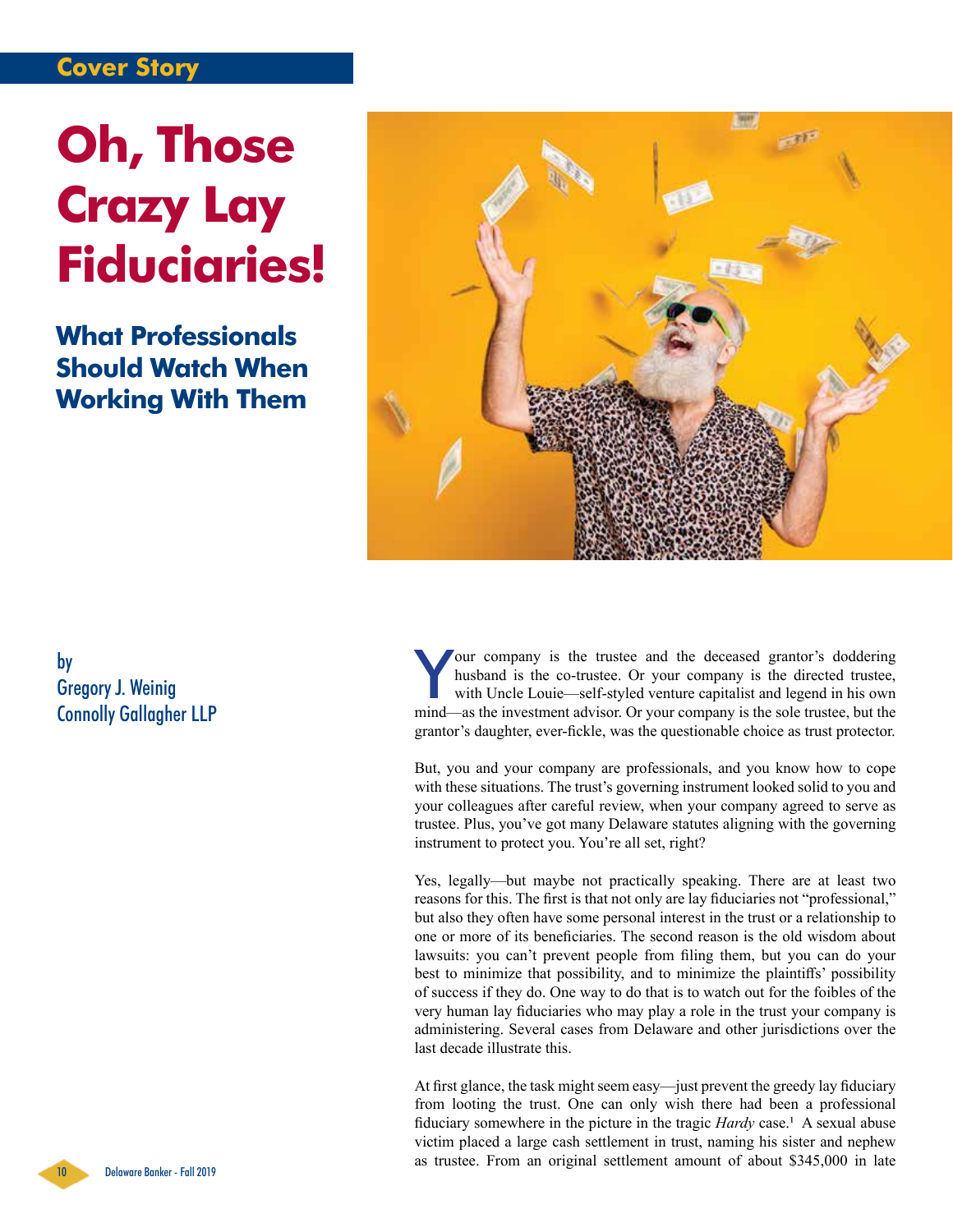October 2011, by the end of that November about \$160,000 remained in the trust; by the end of December about \$98,000 remained; by the end of February 2012 (when suit was filed) about \$34,000 remained; and by the end of March 2012, about \$3,000 remained. In addition to squandering the trust assets under their charge (spending it on themselves, particularly for cars and various real estate investments), the lay trustees also (among other actions) had the reliant beneficiary sign broad unconscionable prospective waivers, and manufactured records after discovery requests were made.

In our little state alone, though, recent cases illustrate that it isn't just simple greed (as in *Hardy*) that you, the professional fiduciary, should watch out for in your lay counterparts. Their motives can vary as much as human beings themselves. In the Paradee case,<sup>2</sup> the decedent's second spouse did her level best to badger the lay fiduciary (her insurance broker) to terminate and when that didn't work, to render valueless through large loans against the underlying insurance policy's cash value—an insurance trust for the benefit of the decedent's grandson by the decedent's first spouse. After the broker died, she became the trustee. The court found that she "consciously, intentionally, and vengefully refused to take any action to protect or preserve the [underlying insurance policy] because she did not want [the grandson] to benefit." The tricky element here was that she didn't want or need the money she was siphoning out of the trust. In other words, there was no obvious "greed" motive on the part of the lay fiduciary that a professional fiduciary (had one been involved) could have readily spotted. Instead, she simply disliked her husband's grandson, and resented the existence of a trust that would provide financial benefits to him.

As another example, consider the individual trustee in the *Mennen* decision,<sup>3</sup> whose aims the Master in Chancery described thusly:

[M]ost of the transactions were motivated by something far more amorphous, but much more pervasive: pride. That is, because most of the trustee's personal fortune was out-of-reach in his own trust, the trustee turned to his brother's trust as a piggy bank he readily opened to fund a few private companies in which the trustee had invested his time and on which he had staked a claim that he was uniquely skilled at selecting and advising small fledgling companies that he could turn into the "next big thing." Certain that fortune and acclaim were around the bend, the trustee eschewed the interests of the beneficiaries in favor of subsidizing his self-aggrandized standing as a financier.

Here again, the "deadly sin" involved wasn't greed—it was pride.

Two recent decanting cases from New England have received national attention, and they're also instructive for professionals regarding lay fiduciary motivations. In the *Hodges* case out of New Hampshire,<sup>4</sup> the lay fiduciary (an employee of the grantor's company) would "hop off" as co-trustee so that the grantor's lawyer could "hop on" in his place to perform the decanting, after which the grantor's lawyer would "hop off" and the lay fiduciary would "hop back on" again. This happened twice. It's a little unclear whether the other usual trustee (who was also a lawyer) should be considered "lay" or "professional" here. Regardless, there was abundant evidence that the grantor (whose feelings about certain beneficiaries had changed over the years) masterminded the decantings, and that all of the fiduciaries simply rolled over to allow them to happen. Similarly to *Paradee*, the motivation was the grantor's dislike of the beneficiaries. And the twist here is that the lay fiduciaries' collective foible was an inappropriate level of loyalty to the grantor (rather than some negative emotion directed at one or more beneficiaries).

The other recent decanting opinion from east of the Hudson is the *Ferri* decision,<sup>5</sup> involving a Massachusetts decanting amidst a Connecticut divorce. The lay fiduciary (brother and business partner of the beneficiary) decanted his brother's trust when he learned of the brother's pending divorce—even though the beneficiary-brother could withdraw 75%, and later all 100%, of the trust at the time. In upholding the decanting, the Massachusetts high court depended on the Connecticut high court's recitation of (in turn) the Connecticut divorce court's finding that the beneficiary-brother hadn't consented to (or even been informed of) the lay fiduciary's decision to decant. Despite the Connecticut divorce court's "non-collusion" finding, the lay fiduciary's motivation—similar to that in *Hodges*—was loyalty (in this case, to the beneficiary rather than to the grantor). The Massachusetts high court upheld the decanting, but imagine the hesitation a professional fiduciary might have had were it involved in this case in some way.

These cases also demonstrate that often, trust instruments and statutes can only be as protective as those who are implementing them are inclined to be. Institutional limits of professional fiduciaries—regulatory, inherent checks-and-balances of more than one decision-maker, etc.—will usually supply key controls against the mis-exercise of fiduciary powers. But a lay fiduciary won't have those sorts of controls, and therefore might be more susceptible to ignoring fiduciary duties and abusing fiduciary powers.

The most basic example is a fiduciary's simple legal authority over assets. If the sole fiduciary of a trust withdraws money from the trust account, there is nobody to tell him what he can or can't do with the money before the fact. Before malfeasance occurs, one can only hope that the grantor selected the right fiduciary, one who understands her moral and legal obligations. Only after an act has occurred can a beneficiary or a court react. Other authority that a faithless fiduciary might abuse include providing information to beneficiaries, sale and investment powers, and distribution authority. The "hop-on, hop-off" decantings in *Hodges* immediately come to mind. Realizing the scope of the raw power held by a lay fiduciary should give pause to the professionals who are working with that lay fiduciary.

Once on higher alert as to what lay fiduciaries might do and why they might do it, the professional trustee should monitor acts or proposed courses of action of a lay fiduciary that may raise suspicions. Even though a directed trustee, for example, has no obligation to second-guess direction or to monitor or warn beneficiaries,<sup>6</sup> the directed trustee may still sound the alarm if warranted. More succinctly, "has no duty" or "isn't liable" does not mean "shall not."<br>
Continued on p. 12